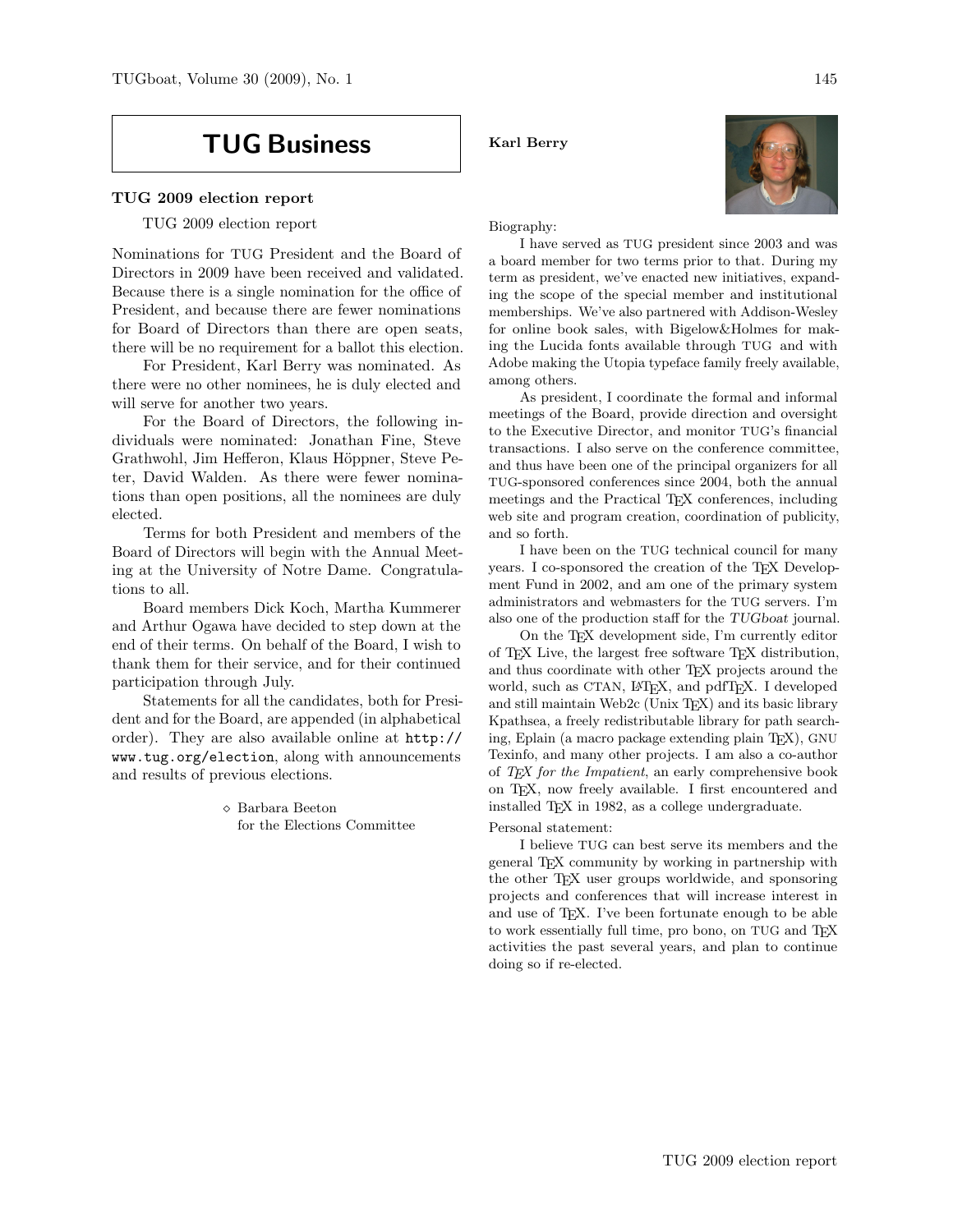## Jonathan Fine



I work for the Open University (the UK's leading provider of distance education) as a TEX expert for print media. I'm also halfway through a two-year project on putting mathematics on web pages.

In 2006–7 I set up MathTran, which now provides typesetting of TEX-notation formulas to images as a public web service, serving about a million images a month.

MathTran shows the value of TEX as a web service, which I'd like to extend to whole documents. Installing and configuring TEX can be slow and difficult. Using TEX through a web browser will help beginners.

Part of my math-on-web project is a page where students can interactively create a TEX-notation formula, say for putting on a web page or in a word-processor document.

I have a doctorate in Mathematics and although not my career I still have research interests. I have been using TEX for over 20 years, and joined TUG in 1989. For the past two years I've been Chair of the UK TFX Users Group, and have recently been re-elected for another two years.

The past three years have seen UK TUG come out of a long period of inactivity and decline. The credit for this of course belongs to the Committee and the members, and not simply myself. We've organised three successful meetings, adopted a new constitution, and set up a website with links to UK TEX resources.

As a board member I would bring to TUG a focus on a key core community, namely those who write material with lots of mathematics. I have a particular interest in providing help and support, particularly through web pages.

TUG, by virtue of TEX being a typesetting program, rightly has a focus on print media. But to flourish we must also use new media effectively. The Open University faces the same challenge, and my experience there will help TUG.

You can comment on this statement, and read the comments of others, at http://jonathanfine.wordpress. com/2009/01/31/tug-board-election/.

TUG has a special responsibility, to publicise TEX and related fonts, programs, documentation and other resources.

I'd like TUG to offer more to institutional members. In particular, we should help them share user support experience and resources. Supporting TEX can be daunting without outside help.

When I joined TUG there were over 150 institutional members. There are now just 27. The loss I feel the most is the Library of Congress.

# Steve Grathwohl



Biography:

I have used TEX since 1986, first as a hobby, and then "professionally" after I joined Duke University Press in 1983 on the staff of the Duke Mathematical Journal. Eventually I supervised the production of the journal (for both print and online incarnations), and I wrote and maintained the class files for typesetting. Since 2005 I have been responsible for loading content for our 35 journals onto multiple platforms as well as being TEXnical liaison for Duke to Project Euclid, a hosting service for over 50 independent mathematics journals. My current work involves a significant amount of work with XML content and metadata schemas as well as being the inhouse T<sub>E</sub>X specialist.

Personal statement:

TEX has proved to be an astoundingly robust piece of software, and the continuing development of projects like  $L^2T$ <sub>EX3</sub>, LuaT<sub>EX</sub> and X<sub>T</sub>T<sub>E</sub>Xhelps insure TeX's vitality into the future. I would like to see the TUG board continue to support these and others (like TEX Gyre and TEXworks) that contribute to a 21st-century TEX.

Jim Hefferon



I have enjoyed working on the Board, trying to promote the interests of T<sub>E</sub>X and friends. In the future I would like to continue to do so, trying to balance fiscal prudence with taking the opportunities that arise.

Klaus Höppner



Biography:

I got a PhD in Physics in 1997. After some postdoctoral fellowships I have been working working in the